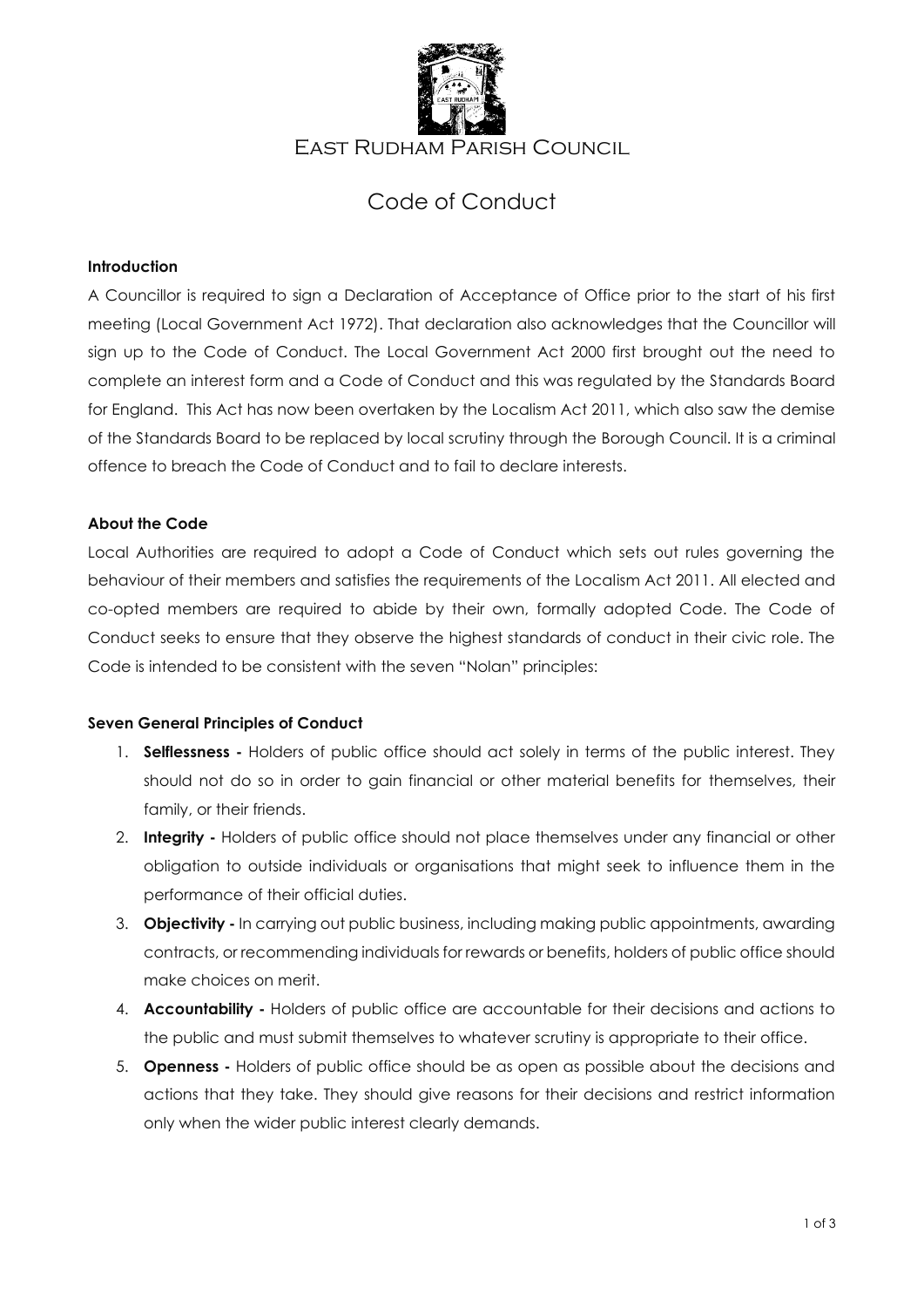- 6. **Honesty -** Holders of public office have a duty to declare any private interests relating to their public duties and to take steps to resolve any conflicts arising in a way that protects the public interest.
- 7. **Leadership -** Holders of public office should promote and support these principles by leadership and by example, and should act in a way that secures or preserves public confidence.

#### **Parish Council Members' Code of Conduct**

In 2012, a Parish / Town Council had the choice to either adopt the Code of Conduct used by the District / Borough Council or that recommended by the National Association of Local Councils (NALC). East Rudham Parish Council has agreed to adopt the Code of Conduct implemented by NALC.

#### **How it works - completing an Interests Form**

An interest's form must be completed within 28 days of the member holding office. This includes details relating to property and land in the district or borough and work and business. These interests are known as Disclosable Pecuniary Interests (DPI). The form should also include interests relating to club membership and other local interests. The form, once signed, is given to the Clerk who then forwards a copy to BCKLWN for posting on their website. Members should then keep that interest form up to date. There is no need for a member to declare a DPI at a meeting provided it is on the Interests Form, however best practice suggests it is good to declare this interest at the start of the meeting or at a time when it might come up in discussion. Members are also required to declare interests which may not be on their Interests Forms. For example, if a planning application is under consideration and a member knows the applicant very well, then the member should declare that interest. However, that member may apply for a dispensation to talk and even vote on an item, provided the member has requested that dispensation in advance of the meeting and to the Clerk. There is an item at the start of the meeting for disclosure of all interests and requests for dispensations. The Council as a Corporate Body considers any such requests.

#### **How it works - pecuniary interests in matters considered at meetings**

Section 31 of the Localism Act 2011 sets out what a member must do if he or she has (and is aware that he or she has) a DPI in a matter which is to be considered or is being considered at a meeting at which the member is present. Section 31 applies to all Councillors and to the very few co-opted members of committees who are not Councillors but who are allowed (by law) to vote on certain committee decisions. A DPI is an interest of either the member or co-opted member or the member's or co-opted member's spouse or civil partner. There are national rules relating to disclosable pecuniary interests as laid down in Chapter 7 of the Localism Act 2011 [www.legislation.gov.uk.](http://www.legislation.gov.uk/) In consideration of the Nolan Principles outlined above, a member should also disclose an interest